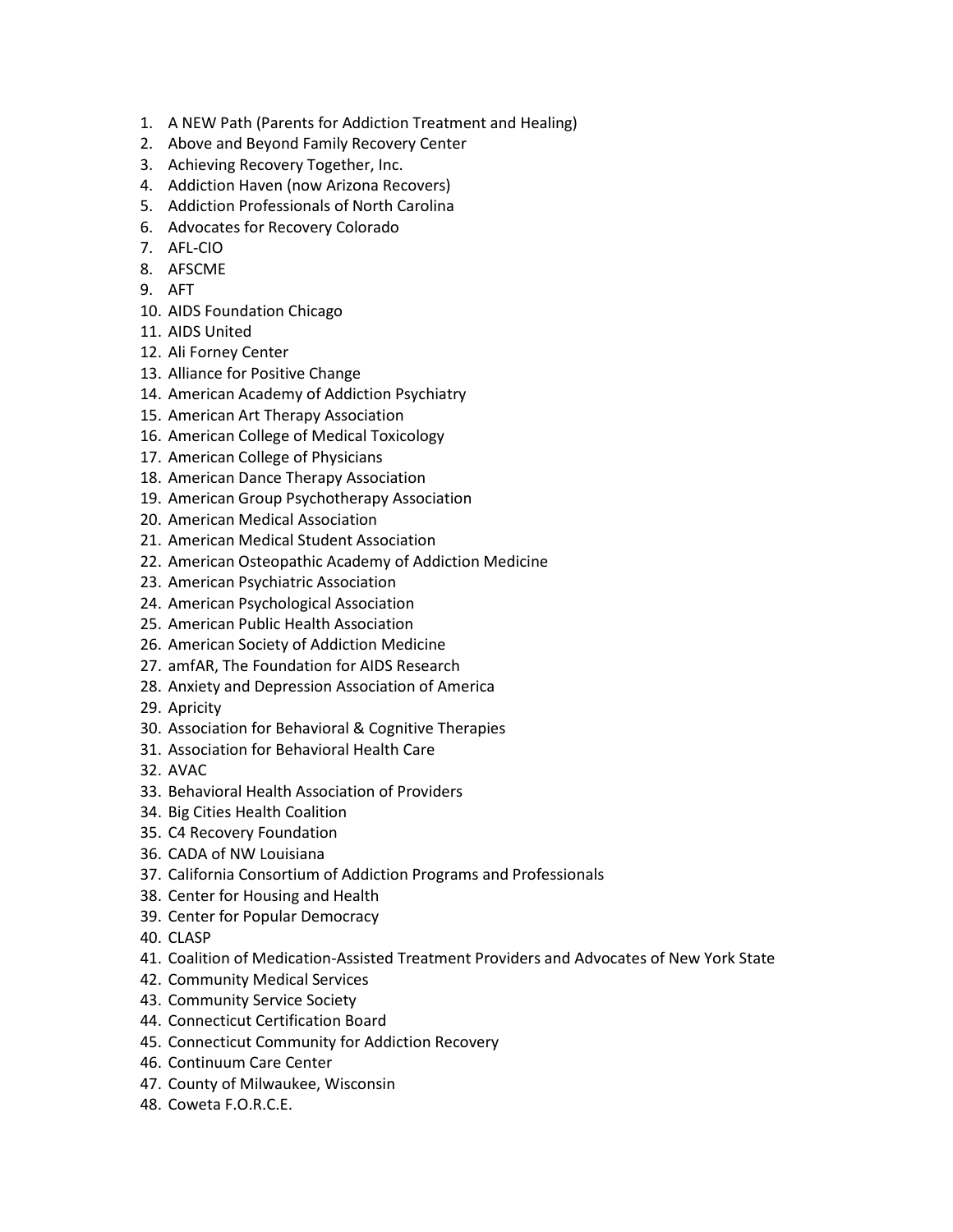- 49. DC Recovery Community Alliance
- 50. Dismas House of Massachusetts
- 51. Drug Crisis in Our Backyard
- 52. Drug Policy Alliance
- 53. Emma Bowen Center
- 54. Faces & Voices of Recovery
- 55. Families USA
- 56. FAVOR SC
- 57. FOR-Rockland
- 58. Fresh Start Wellness Center
- 59. Friends of Recovery New York
- 60. Friends of Recovery Putnam
- 61. Georgia Council on Substance Abuse
- 62. Global Alliance for Behavioral Health and Social Justice
- 63. Harlem United
- 64. Health Care for the Homeless Council
- 65. HIV Medicine Association
- 66. Home of New Vision
- 67. Hope for New Hampshire Recovery
- 68. Illinois Harm Reduction and Recovery Coalition
- 69. Indiana Addiction Issues Coalition
- 70. International Brotherhood of Teamsters
- 71. International Certification & Reciprocity Consortium (IC & RC)
- 72. Katal Center for Equity, Health, and Justice
- 73. Lambda Legal
- 74. Law Enforcement Action Partnership
- 75. LGBT Network
- 76. Live4Lali
- 77. Living in Freedom Together (LIFT)
- 78. Living Proof Recovery
- 79. Long Island Recovery Association (LIRA)
- 80. Los Angeles Centers for Alcohol and Drug Abuse
- 81. Many Paths One Destination
- 82. March of Dimes
- 83. Maryland Communities United
- 84. Mass League of Community Health Centers
- 85. Massachusetts Organization for Addiction Recovery (MOAR)
- 86. Massachussetts Medical Society
- 87. Michael Galipeau Consulting
- 88. Minnesota Recovery Connection
- 89. MoNetwork
- 90. Mountaintop Cares Coalition
- 91. Multidisciplinary Association for Psychadelic Studies
- 92. NAMA Recovery
- 93. NASTAD
- 94. National Alliance on Mental Illness New York City Metro
- 95. National Alliance to Advance Adolescent Health
- 96. National Association for Children's Behavioral Health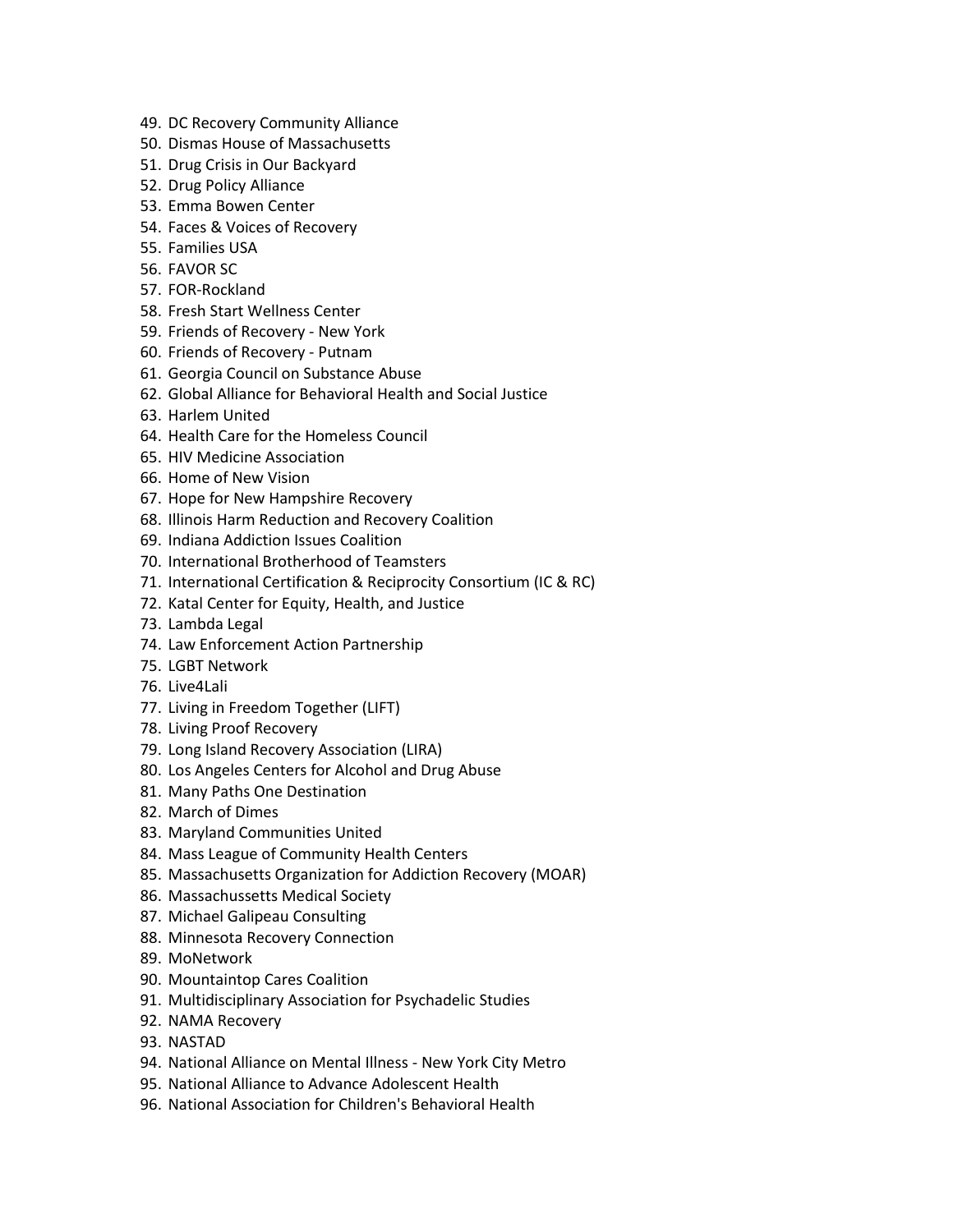- 97. National Association of Clinical Nurse Specialists
- 98. National Association of Community Health Centers
- 99. National Association of Counties
- 100. National Association of Social Workers
- 101. National Center for Transgender Equality
- 102. National Council of Urban Indian Health
- 103. National Federation of Families for Children's Mental Health
- 104. National Harm Reduction Coalition
- 105. National Indian Health Board
- 106. National Nurses United
- 107. National Safety Council
- 108. National Women's Health Network
- 109. Native American LifeLines
- 110. Navigating Recovery of the Lakes Region
- 111. New Alternatives for LGBTQ+ Homeless Youth
- 112. New Choices Recovery Center
- 113. New Jersey Coalition for Addiction Recovery Support
- 114. NEXT Harm Reduction
- 115. Nick's Ride
- 116. Odyssey House
- 117. Oklahoma Citizen Advocates for Recovery & Treatment Association (OCARTA)
- 118. Papa Ola Lōkahi
- 119. Peer360 Recovery Alliance
- 120. Pennsylvania Recovery Organization Achieving Community Together
- 121. Pennsylvania Recovery Organizations Alliance (PRO-A)
- 122. People Advocating Recovery
- 123. People Living in Recovery
- 124. People's Action
- 125. Physicians for Responsible Opioid Prescribing
- 126. PTACC
- 127. Public Citizen
- 128. Reality Check, Inc.
- 129. Realization Center, Inc.
- 130. Rebel Recovery FL
- 131. Recover Alaska
- 132. Recover Wyoming
- 133. Recovery Alliance El Paso
- 134. Recovery Coach University
- 135. Recovery Coalition of Texas
- 136. Recovery Communities of North Carolina
- 137. Recovery is Happening
- 138. Rhoades to Recovery
- 139. Rhode Island Communities for Addiction Recovery Efforts (RICARES)
- 140. ROCovery Fitness
- 141. SACKLER P.A.I.N.
- 142. SAFE Project
- 143. Sandusky Artisans Recovery Community Center
- 144. School Social Work Association of America